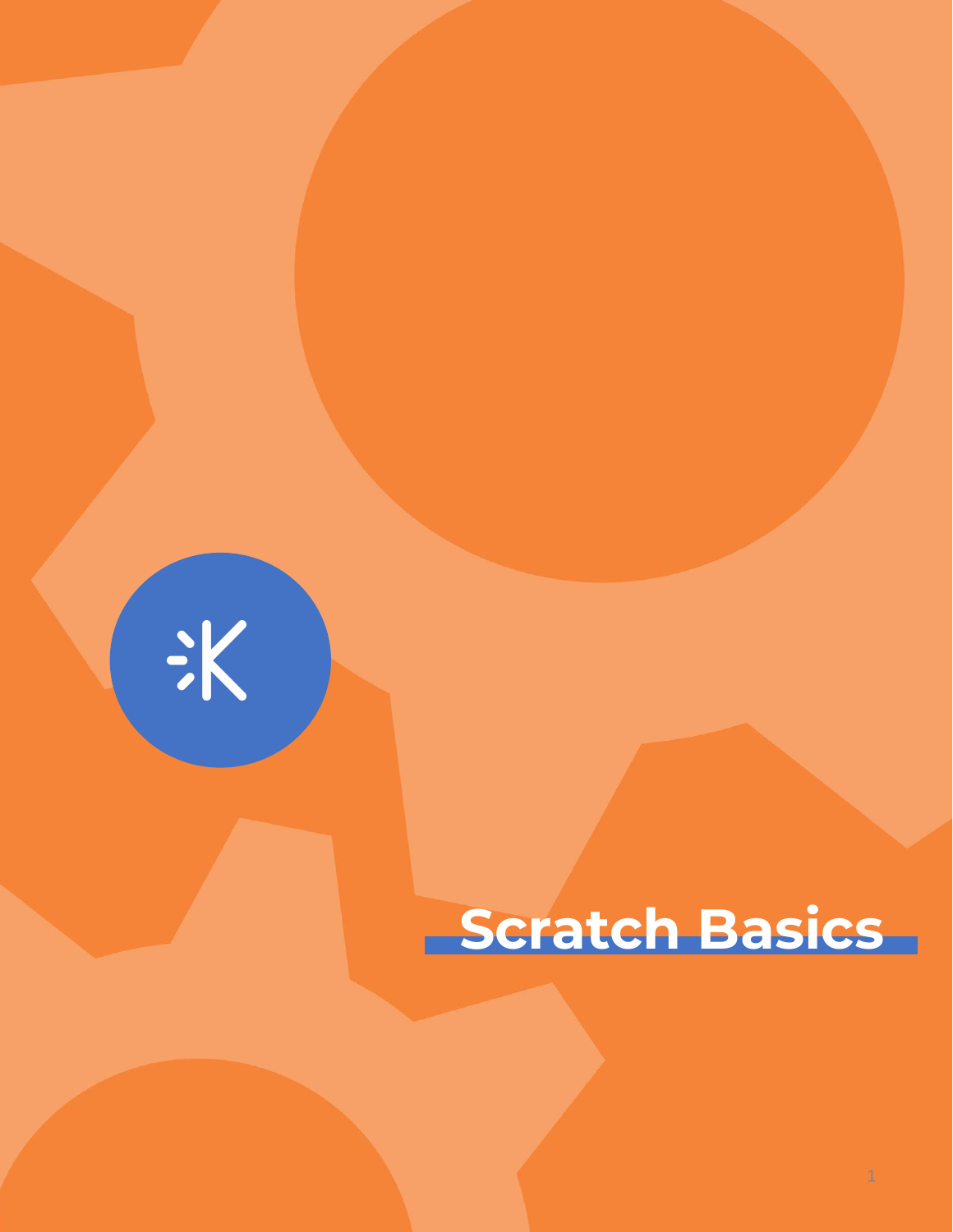

#### **Add and Delete Characters**

In Scratch, characters are sometimes called "Sprites!"



Delete the basic cat.



#### Add a new sprite.

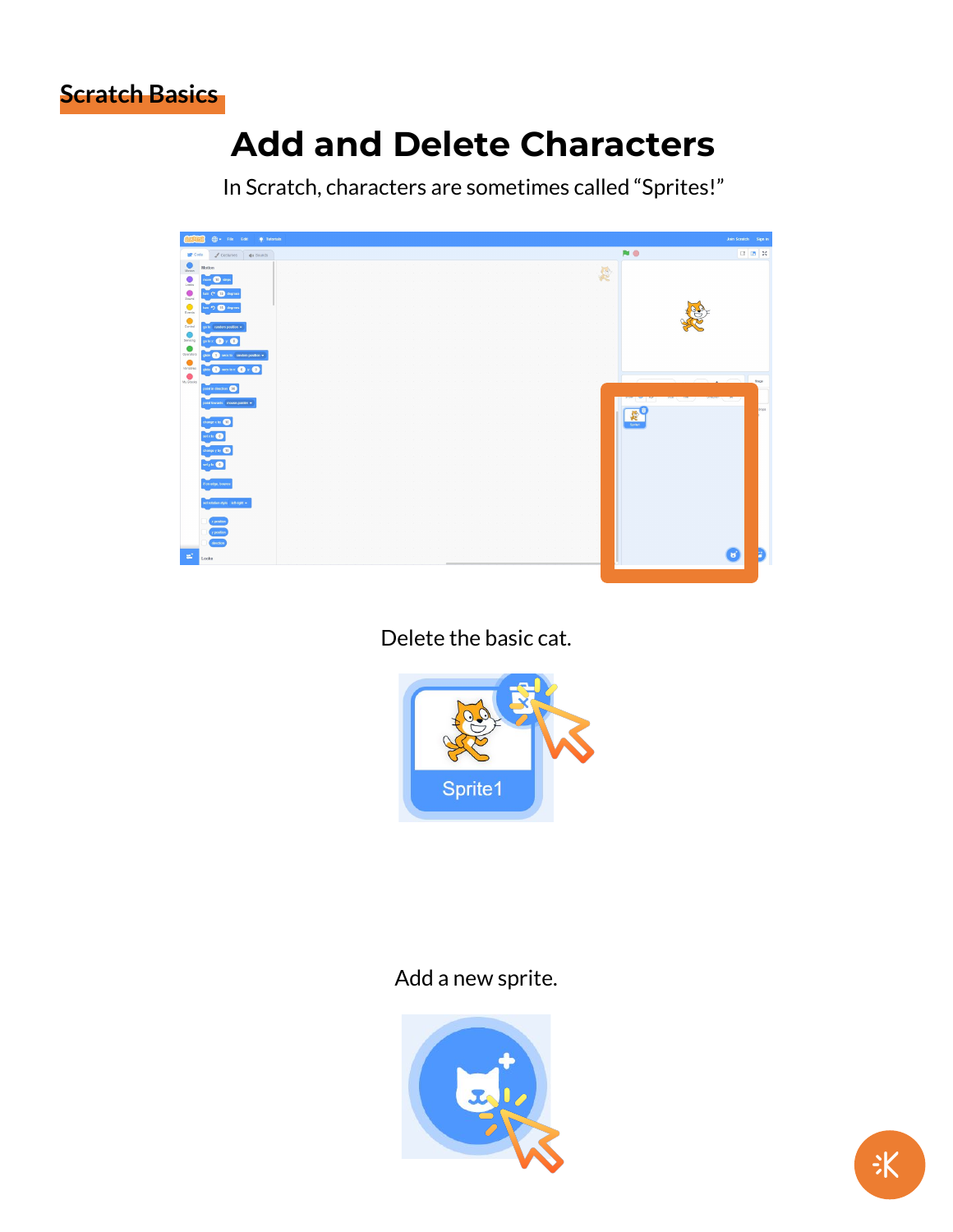

#### **Add a Backdrop**

We can make our background more colorful.



Add a new backdrop.

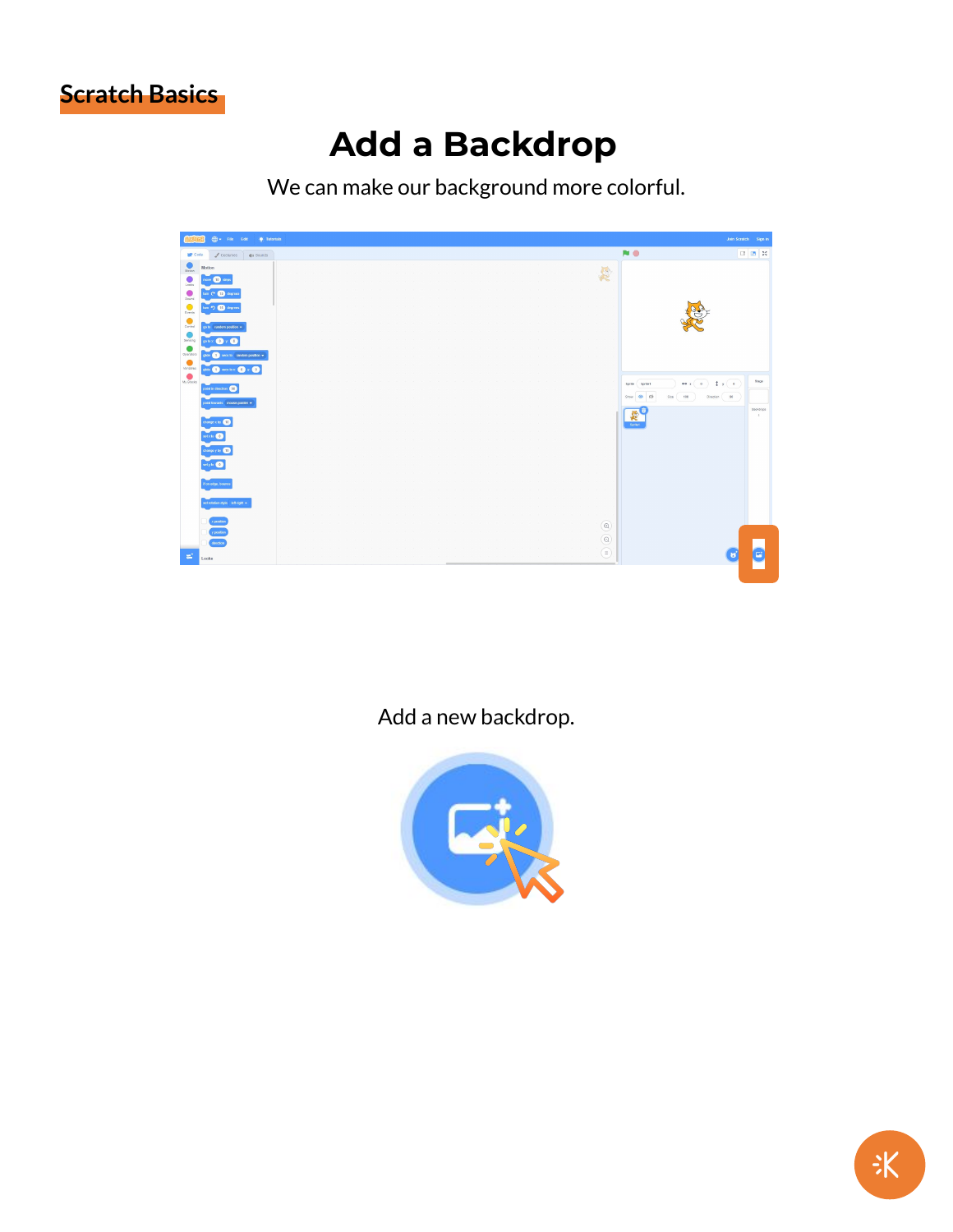

# **Make a Character Talk**

We can program our characters to talk using speech bubbles.





Drag the  $\left| \begin{array}{cc} \frac{1}{2} & \frac{1}{2} \\ \frac{1}{2} & \frac{1}{2} \\ \frac{1}{2} & \frac{1}{2} \end{array} \right|$  for  $\left| \begin{array}{cc} 2 \\ 2 \end{array} \right|$  seconds block into the work area.



Change what the block says, then click it!

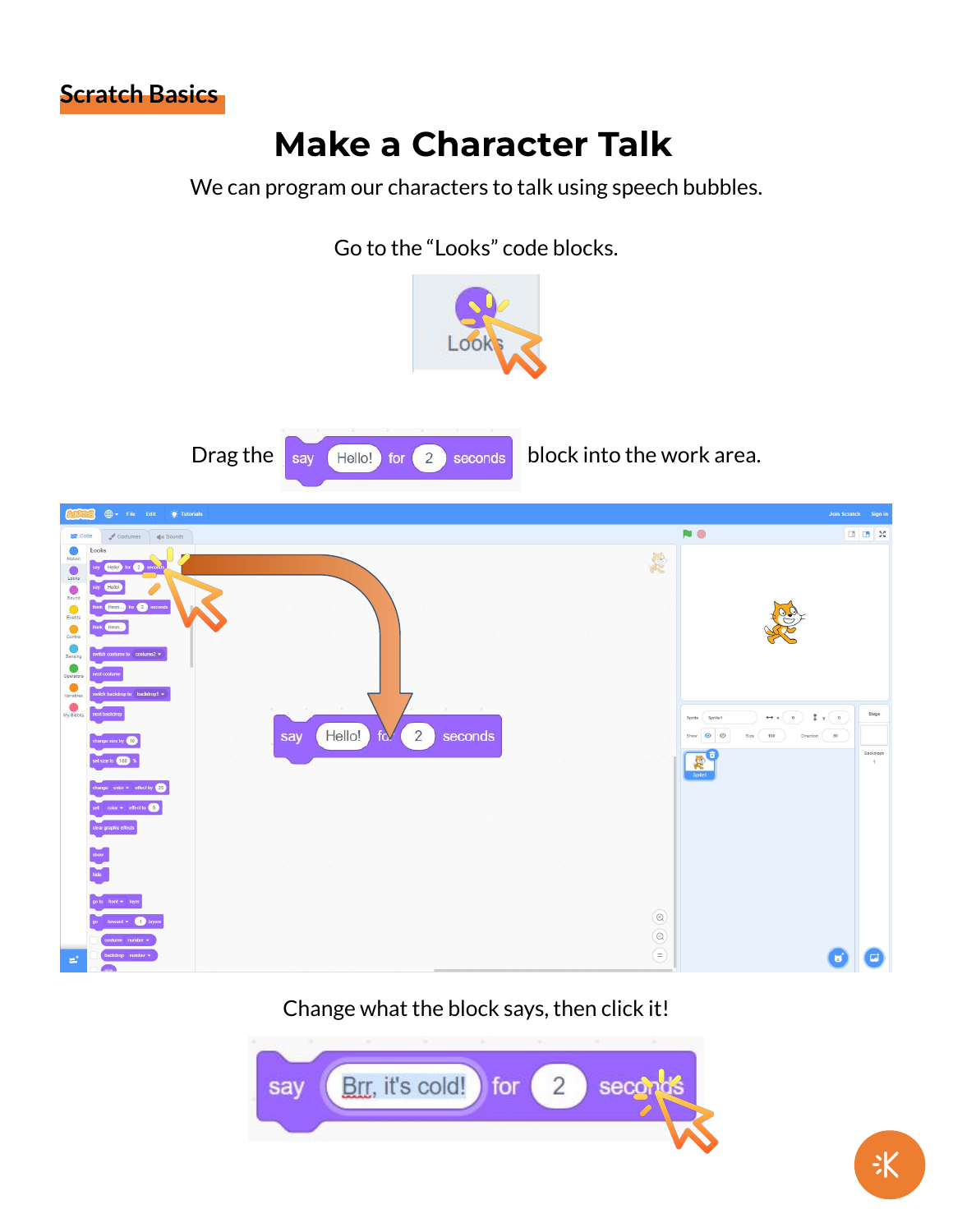



We can make all our code start at the push of a button. Go to the "Events" code blocks.



Put the block on top of all your other code.



Click the green flag to start your code!

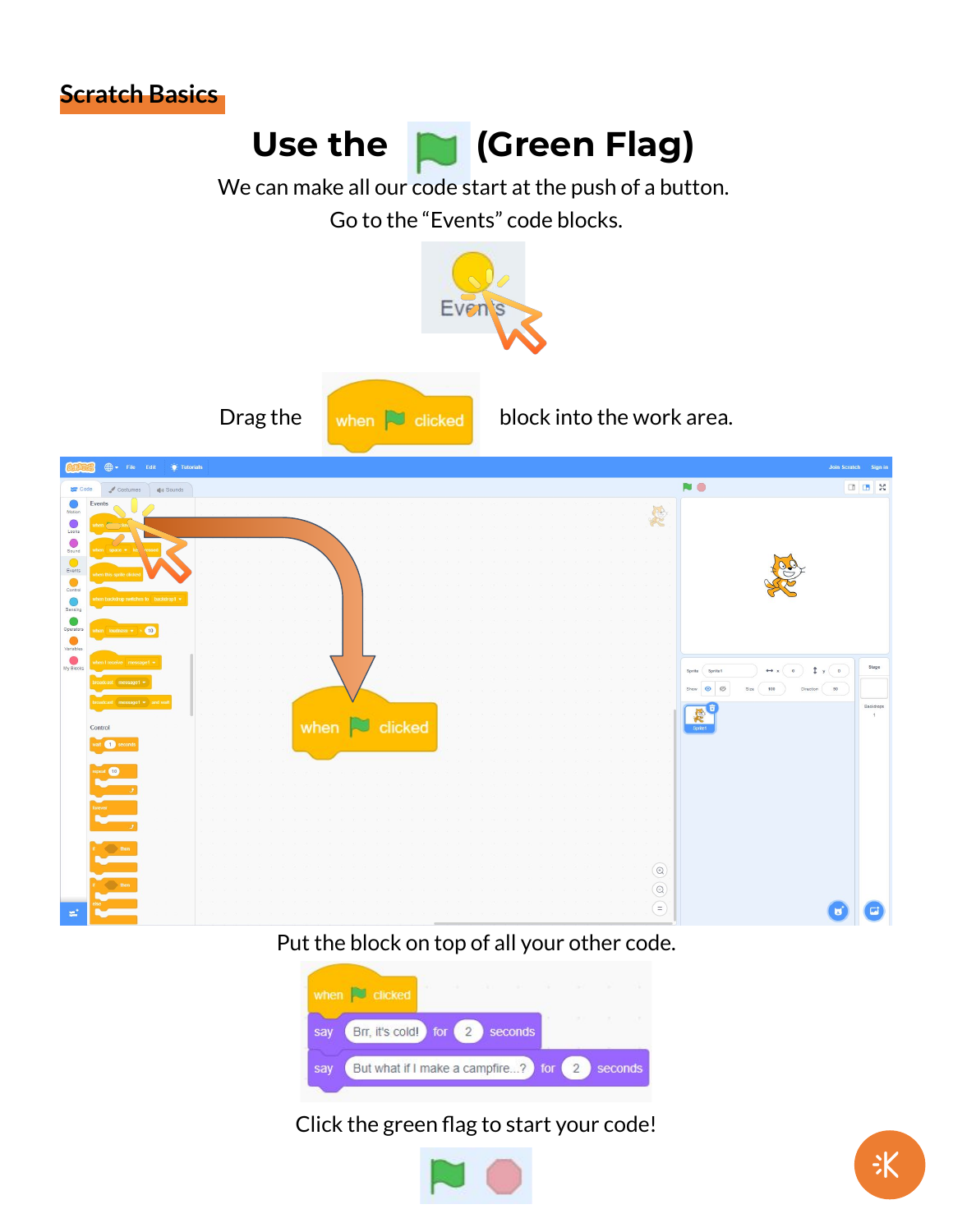

## **Add Sounds**

Scratch characters can play noises! Make sure that your computer's sound is on. Go to the "Sounds" tab in the top-left corner.



ξK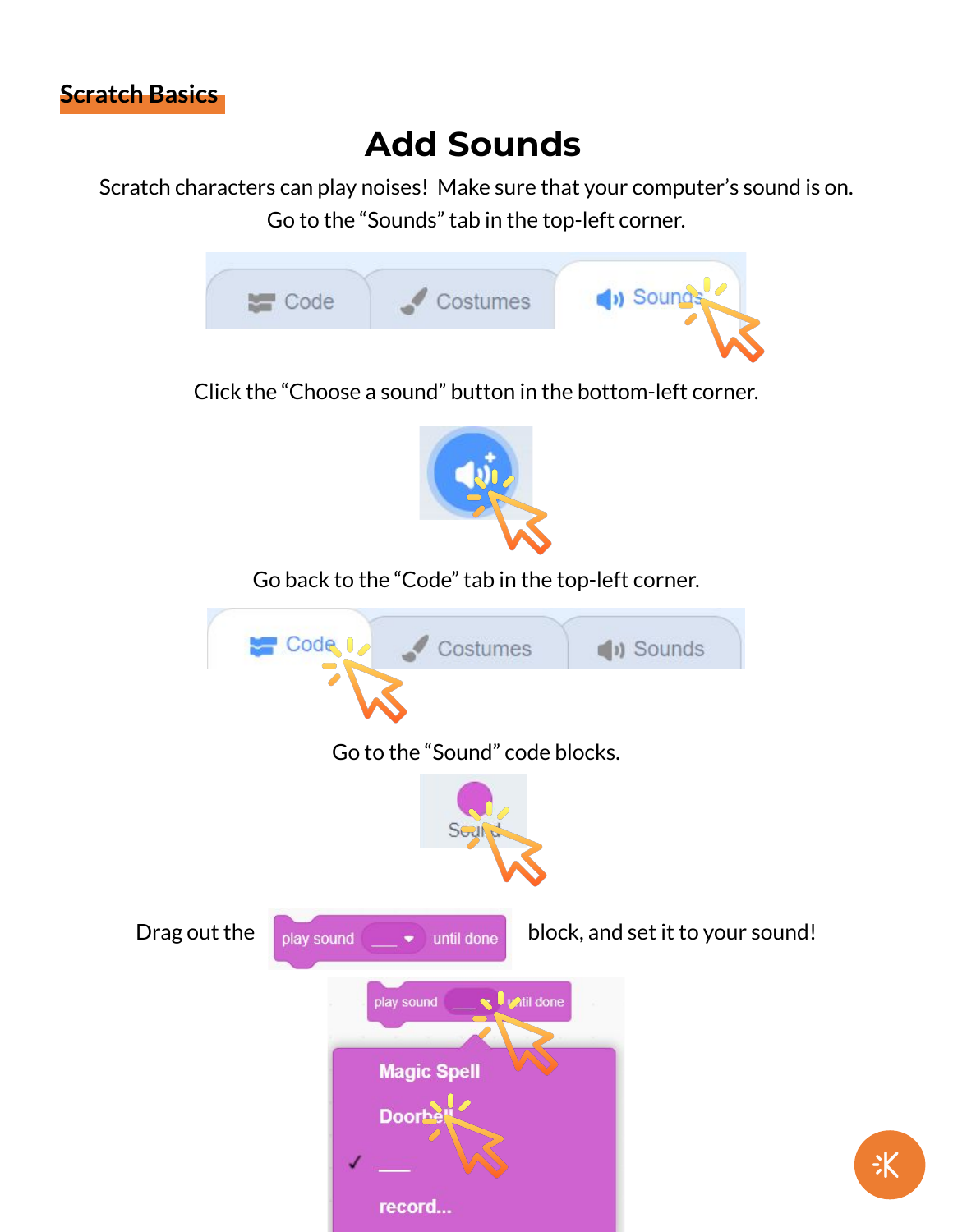

## **Record Your Own Sound!**

You can make Scratch record and play your own voice.

Go to the "Sounds" tab in the top-left corner.



Hover over the speaker symbol in the bottom-left corner, then click the "Record" button.



#### Click "Allow" on the pop-up.

aa uuu minaaay projecoy euroor, curomii - gerou × scratch.mit.edu wants to Use your microphone



Click "Record" in the center of your screen.

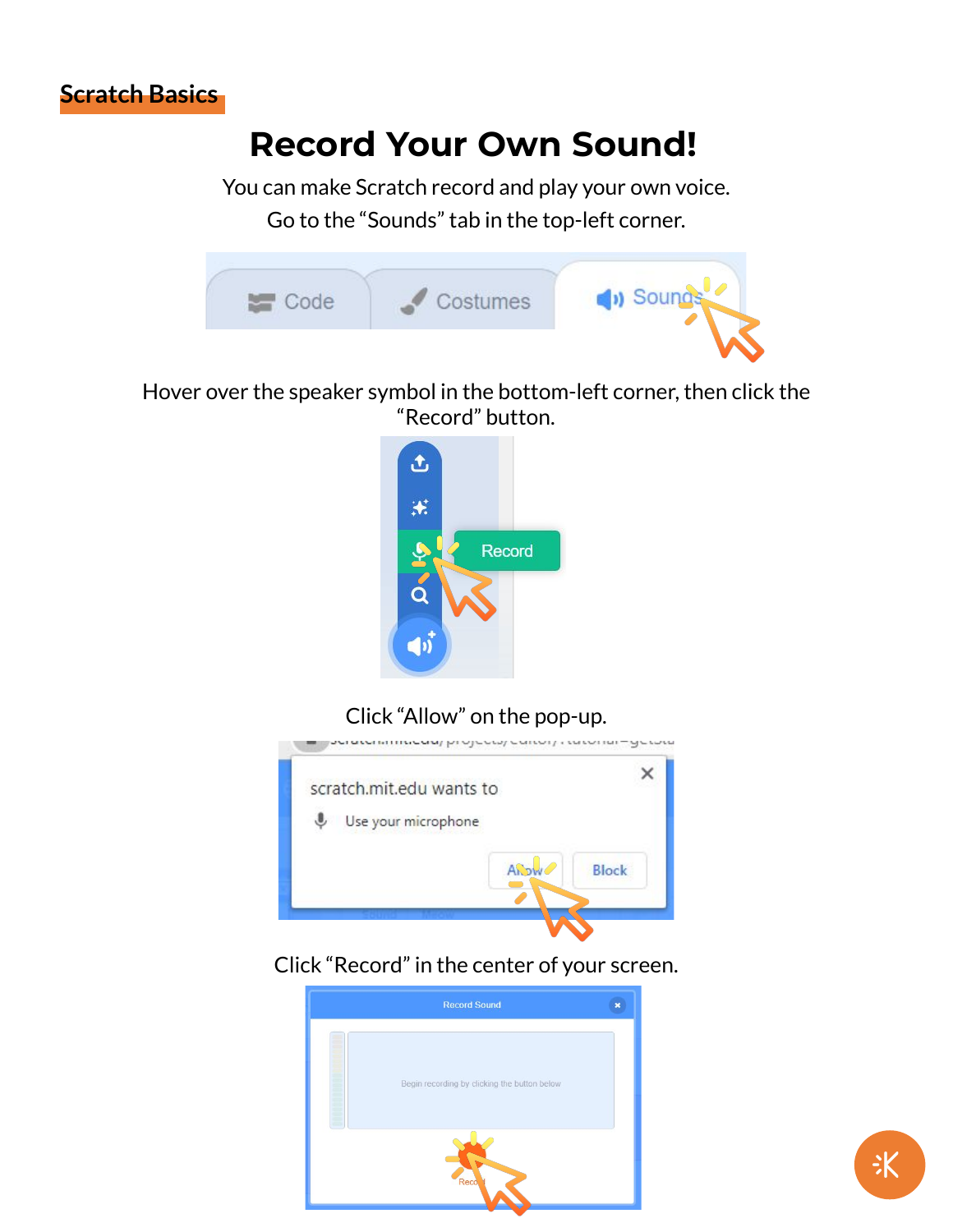

## **Change a Character's Costume**

Costumes can be outfits, poses, or other visual changes.

Go to the "Costumes" tab in the top-left corner.

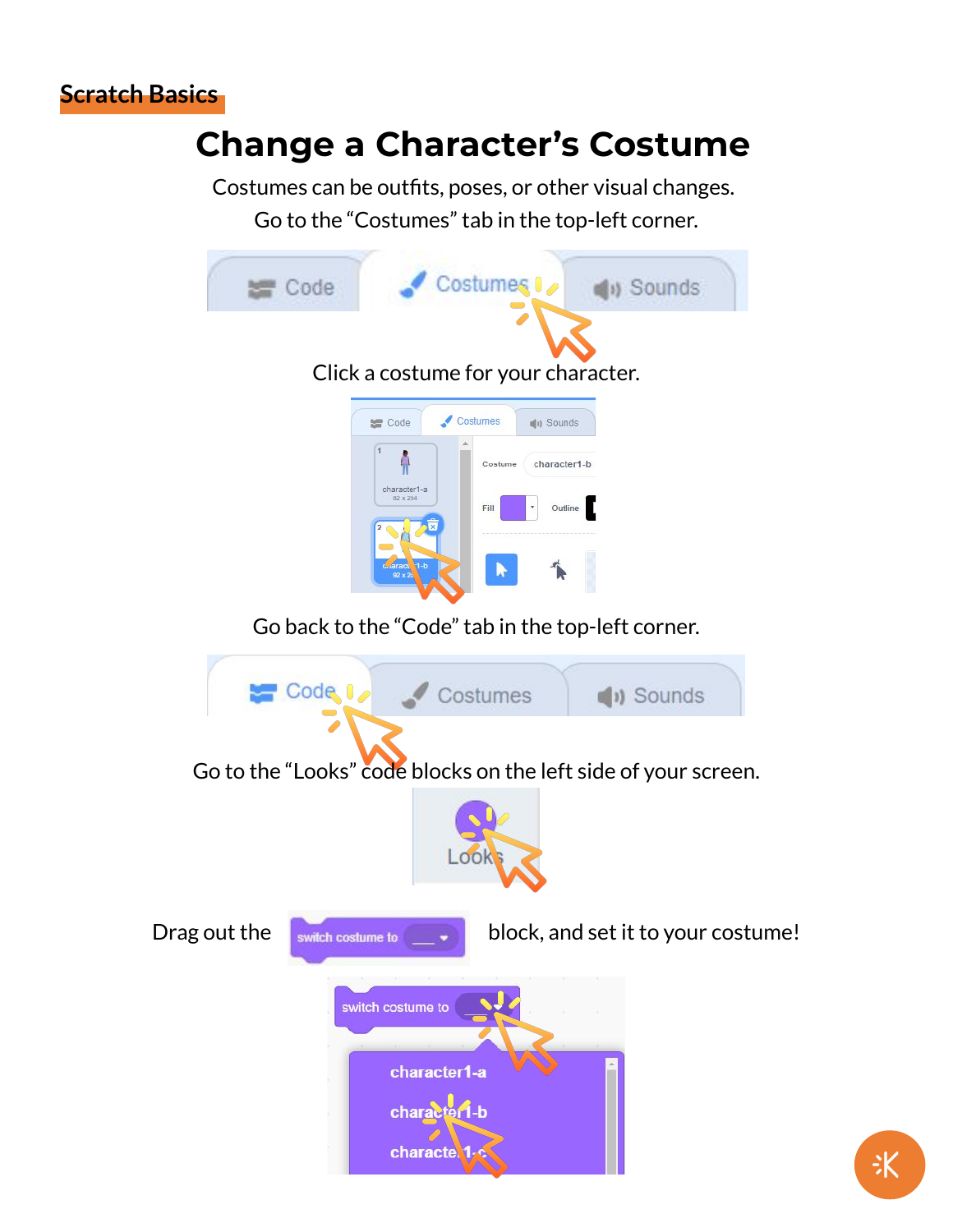

#### **Create a New Costume**

We can edit existing costumes to make new ones!

Go to the "Costumes" tab in the top-left corner.



Use the tools in the center window to change colors, move parts of your character, and more!

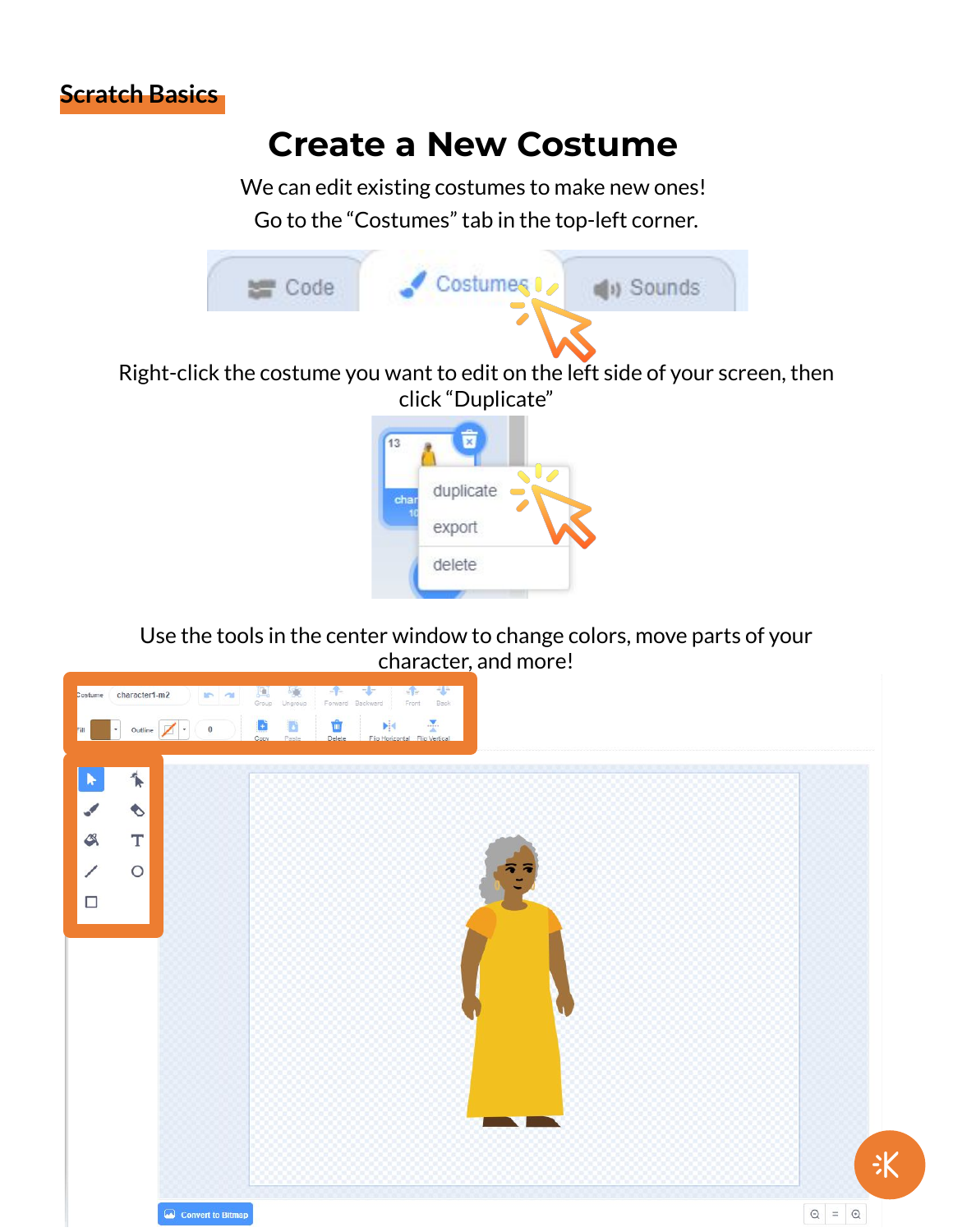# **Save and Load Your Work**

If you aren't signed into a Scratch account, you need to download your work to save it.

To save your work, click "File" in the top-left corner, then "Save to your computer".



Later, to load your work, click "File" in the top-left corner, then "Load from your computer", and select your project.